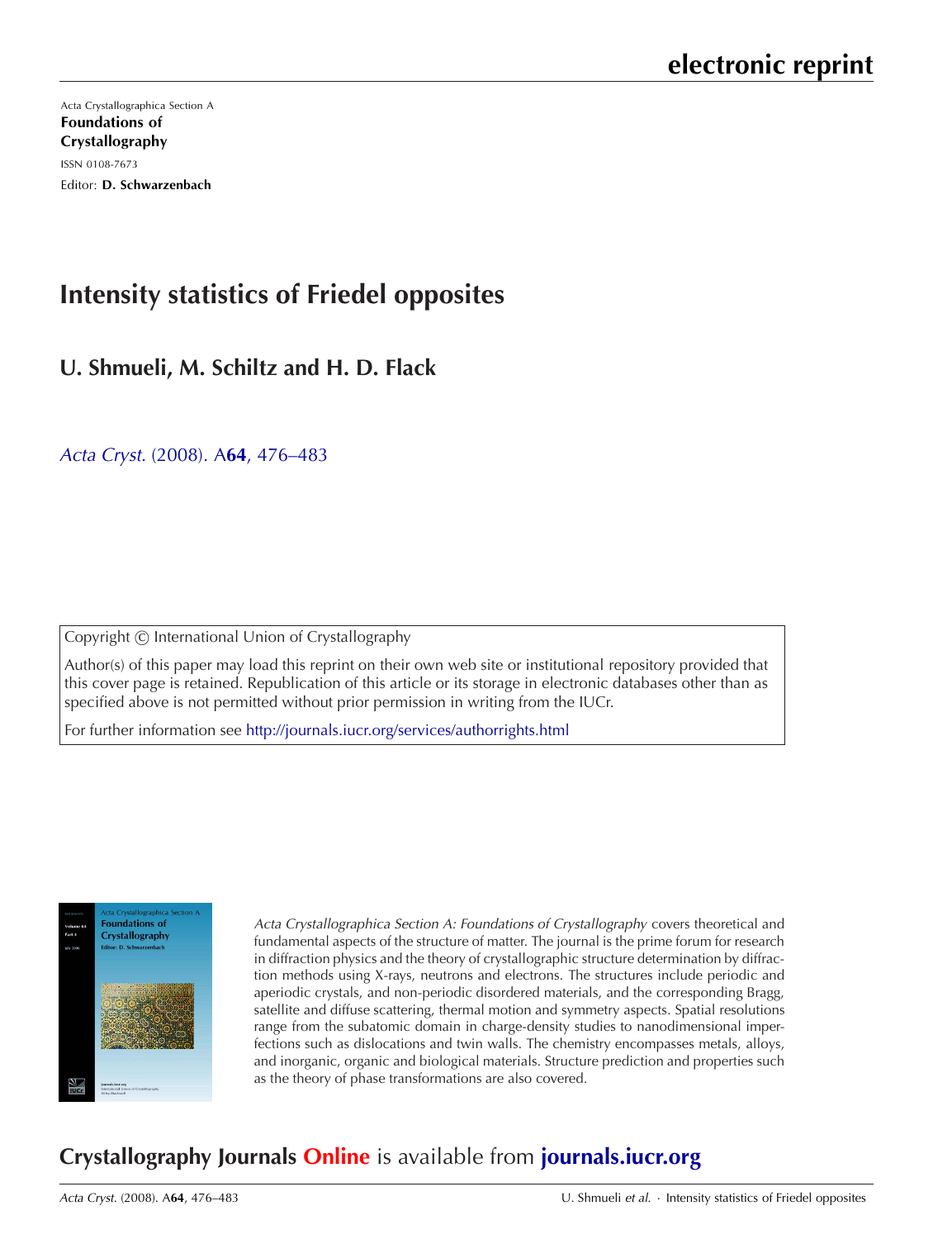## research papers

Acta Crystallographica Section A Foundations of Crystallography

ISSN 0108-7673

Received 3 February 2008 Accepted 6 May 2008

# Intensity statistics of Friedel opposites

## U. Shmueli, $a^*$  M. Schiltz<sup>b</sup> and H. D. Flack<sup>c</sup>

<sup>a</sup>School of Chemistry, Tel Aviv University, 69978 Tel Aviv, Israel, <sup>b</sup>Laboratoire de Cristallographie, Ecole Polytechnique Fédérale de Lausanne, CH-1015 Lausanne, Switzerland, and <sup>c</sup>Laboratoire de Cristallographie, University of Geneva, Switzerland. Correspondence e-mail: ushmueli@post.tau.ac.il

A previous analysis of the average intensity and mean-square intensity difference of Friedel opposites, confined to the space group  $P1$  [Flack & Shmueli (2007). Acta Cryst. A63, 257-265], is here extended to all the noncentrosymmetric space groups. The present analysis presumes purely noncentrosymmetric content of the unit cell. An important result of this study is that the average intensity and mean-square intensity difference of Friedel opposites have the same values for all the non-centrosymmetric space groups as those previously obtained for the triclinic space group P1. The ratios of average intensity and root-mean-square intensity difference to their triclinic equivalents were derived and exemplified for general as well as for special reflections. For the latter, enhancements were obtained which are shown to be due to those of average intensity and not to a mechanism related to Friedel opposites being explicitly considered.

 $©$  2008 International Union of Crystallography Printed in Singapore – all rights reserved

#### 1. Introduction

A detailed analysis of the mean-square Friedel intensity difference was carried out by Flack & Shmueli (2007) for the simplest triclinic space group  $P1$ , while assuming the presence of a centrosymmetric substructure. Although this rigorous approach to the problem is useful for structures that conform to the symmetry examined, it was by no means obvious that the results are applicable to, or have a bearing on, symmetries other than P1. On the contrary, the meansquare Friedel intensity difference depends on the low moments of intensity and these are known to be spacegroup dependent (e.g. Wilson, 1978). We have therefore decided to simplify the treatment by omitting the presence of centrosymmetric and other symmetric substructures, and eventually carry out the analysis for all the noncentrosymmetric space groups. The concise version of trigonometric structure factors (Shmueli, 2001) was found very useful in the early stages of this analysis. So the average intensity and mean-square intensity difference of Friedel opposites was found to be the same for all noncentrosymmetric space groups, presuming a purely noncentrosymmetric content of the unit cell and general reflections only. We have also derived the ratios of these quantities to the corresponding ones for P1 for general reflections as well as for special reflections in all the space groups. These ratios furnish the intensity average multiples of interest. Applications of the results obtained in this study will be reported elsewhere (Flack & Bernardinelli, 2008).

### 2. Preliminaries

Let  $g$  be the number of asymmetric units in the unit cell,  $G$  be a lattice centering factor equal to  $1, 2, 3$  or 4 for P-type,  $A_1, B_2,$ C- or *I*-type,  $R_{\text{hex}}$ -type or *F*-type lattices, respectively, *N* be the number of atoms in the unit cell,  $N/g$  be the number of atoms in the asymmetric unit, and let all the atoms be spherical, have only isotropic displacement parameters and be located in general positions, there being no centrosymmetric or any other symmetric substructure. Let  $(\mathbf{P}_i, \mathbf{t}_i)$  be the space-group<br>operator generating the *i*th asymmetric unit from the referoperator generating the ith asymmetric unit from the reference unit (that generated by the identity operator). The structure factor is given by

$$
F(\mathbf{h}) = \sum_{j=1}^{N/g} (f_j + if_j'') \sum_{i=1}^{g} \exp[2\pi i \mathbf{h}^T (\mathbf{P}_i \mathbf{r}_j + \mathbf{t}_i)]
$$
  

$$
\equiv \sum_{j=1}^{N/g} (f_j + if_j'') (A_j + iB_j),
$$
 (1)

where

$$
A_j = \sum_{i=1}^{g} \cos[2\pi \mathbf{h}^T (\mathbf{P}_i \mathbf{r}_j + \mathbf{t}_i)]
$$

and

$$
B_j = \sum_{i=1}^g \sin[2\pi \mathbf{h}^T (\mathbf{P}_i \mathbf{r}_j + \mathbf{t}_i)],
$$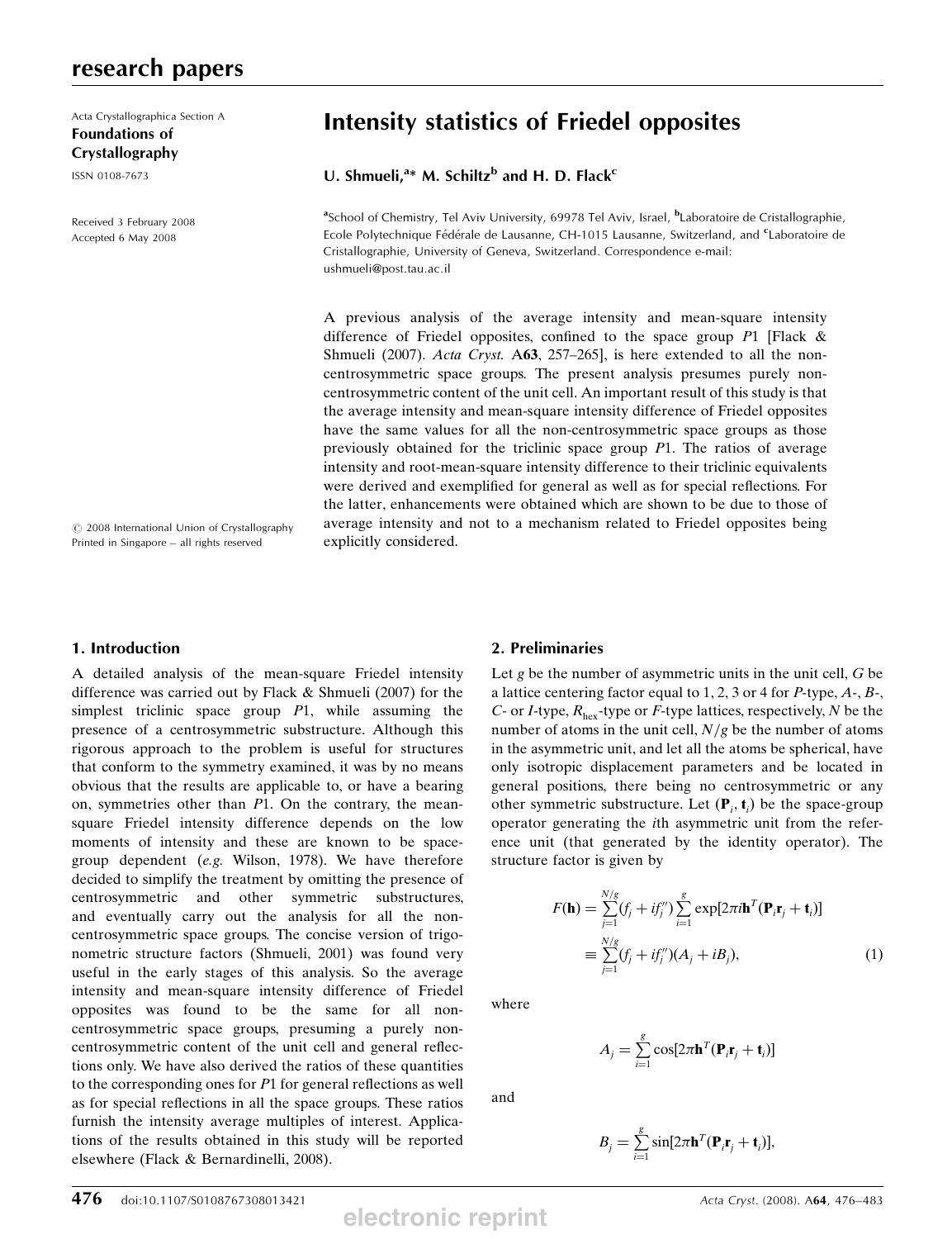where  $A_i$  and  $B_i$  are respectively the real and imaginary parts of the trigonometric structure factor (hereafter t.s.f.) for the jth atom of the asymmetric unit.

If we expand equation (1), the structure factor for any space group is given by

$$
F(\mathbf{h}) = \sum_{j=1}^{N/g} f_j A_j + i \sum_{j=1}^{N/g} f_j'' A_j + i \sum_{j=1}^{N/g} f_j B_j - \sum_{j=1}^{N/g} f_j'' B_j
$$

and introducing the abbreviations

$$
\sigma = \sum_{j=1}^{N/g} f_j A_j, \quad \sigma'' = \sum_{j=1}^{N/g} f_j'' A_j,
$$
  

$$
\xi = \sum_{j=1}^{N/g} f_j B_j, \quad \xi'' = \sum_{j=1}^{N/g} f_j'' B_j,
$$

we can write

$$
F(\mathbf{h}) = \sigma + i\sigma'' + i\xi - \xi''.
$$

Since  $\xi$  and  $\xi''$  change sign when h changes sign, we have

$$
F(-\mathbf{h}) = \sigma + i\sigma'' - i\xi + \xi''
$$

and hence the mean reduced intensity of Friedel opposites is

$$
A_v = \frac{1}{2} (|F(\mathbf{h})|^2 + |F(-\mathbf{h})|^2)
$$
  
=  $\frac{1}{2} [(\sigma - \xi'')^2 + (\sigma'' + \xi)^2] + \frac{1}{2} [(\sigma + \xi'')^2 + (\sigma'' - \xi)^2]$   
=  $\sigma^2 + \sigma''^2 + \xi^2 + \xi''^2$ ,

and its average is

$$
\langle A_{\nu} \rangle = \langle \sigma^{2} \rangle + \langle \sigma^{\prime \prime 2} \rangle + \langle \xi^{2} \rangle + \langle \xi^{\prime \prime 2} \rangle
$$
  
\n
$$
= \left\langle \sum_{j=1}^{N/g} \sum_{k=1}^{N/g} f_{j} f_{k} A_{j} A_{k} \right\rangle + \left\langle \sum_{j=1}^{N/g} \sum_{k=1}^{N/g} f_{j}^{\prime \prime} f_{k}^{\prime \prime} A_{j} A_{k} \right\rangle
$$
  
\n
$$
+ \left\langle \sum_{j=1}^{N/g} \sum_{k=1}^{N/g} f_{j} f_{k} B_{j} B_{k} \right\rangle + \left\langle \sum_{j=1}^{N/g} \sum_{k=1}^{N/g} f_{j}^{\prime \prime} f_{k}^{\prime \prime} B_{j} B_{k} \right\rangle
$$
  
\n
$$
= \sum_{j=1}^{N/g} \sum_{k=1}^{N/g} [(f_{j} f_{k} + f_{j}^{\prime \prime} f_{k}^{\prime \prime})(\langle A_{j} A_{k} \rangle + \langle B_{j} B_{k} \rangle)]. \tag{2}
$$

The intensity difference between Friedel opposites is

$$
D = |F(\mathbf{h})|^2 - |F(-\mathbf{h})|^2
$$
  
=  $(\sigma - \xi'')^2 + (\sigma'' + \xi)^2 - (\sigma + \xi'')^2 - (\sigma'' - \xi)^2$   
=  $-4\sigma\xi'' + 4\sigma''\xi$   
=  $4(\sigma''\xi - \sigma\xi'')$ 

and the mean-square intensity difference is

$$
\langle D^2 \rangle = 16(\langle \sigma^{\prime\prime 2} \xi^2 \rangle - 2 \langle \sigma \sigma^{\prime\prime} \xi \xi^{\prime\prime} \rangle + \langle \sigma^2 \xi^{\prime\prime 2} \rangle).
$$

We thus have

$$
\langle D^2/16 \rangle = \sum_{j=1}^{N/g} \sum_{k=1}^{N/g} \sum_{l=1}^{N/g} \sum_{m=1}^{N/g} (f_j'' f_k' f_l f_m - 2f_j f_k'' f_l f_m'' + f_j f_k f_l'' f_m'') \times \langle A_j A_k B_l B_m \rangle.
$$
\n(3)

It follows that, for any space group,  $\langle A_{\nu} \rangle$  and  $\langle D^2 \rangle$  may be obtained by calculating  $\langle A_j A_k \rangle$ ,  $\langle B_j B_k \rangle$  and  $\langle A_j A_k B_l B_m \rangle$ . This can be done by using explicit or concise expressions for t.s.f.'s (Lonsdale, 1965; Shmueli, 2001) or, much more generally, as detailed in the following sections. Since in some instances the use of t.s.f.'s is mandatory, we show in Appendix  $A$  an example of a calculation of the averages for  $P2_12_12_1$  and some related orthorhombic non-centrosymmetric space groups, from the appropriate t.s.f.'s.

As concerns the averaging process, we have followed Shmueli & Wilson (2001) using the usual fixed-index approach based on independence of atomic contributions to the structure factor, uniform distribution of the atoms throughout the unit cell and omitting systematic absences.

#### 2.1. A relevant classification of reflections

In this paper, it will be necessary to classify reflections according to their symmetry properties under the point group of the crystal. First, the relationship between structure factors of symmetry-related reflections is

$$
F(\mathbf{P}^T \mathbf{h}) = F(\mathbf{h}) \exp(-2\pi i \mathbf{h}^T \mathbf{t}),\tag{4}
$$

where  $(P, t)$  is a space-group operator and P is an operator of the underlying point group (Waser, 1955).

For a particular reflection h, there will always be one or more point-group operators  $P$  that leave  $h$  invariant and hence satisfy  $\mathbf{P}^T \mathbf{h} = \mathbf{h}$ . In this case, from (4), one finds

$$
F(\mathbf{h}) = F(\mathbf{h}) \exp(-2\pi i \mathbf{h}^T \mathbf{t}),
$$
 (5)

 $F(\mathbf{h})$  can be non-zero only if  $\exp(-2\pi i \mathbf{h}^{T}\mathbf{t}) = 1$ , which can be so only if  $\mathbf{h}^T \mathbf{t}$  is an integer.

If  $\mathbf{h}^T\mathbf{t}$  in (5) is not an integer,  $F(\mathbf{h})$  must vanish and corresponds to a systematically absent reflection.

For each reflection h, the set of all point-group operators for which  $P^{T}$ **h** = **h** holds is a subgroup of the point group, called the isotropy subgroup of **h**, denoted by  $\mathcal{G}_h$  (see *e.g.* §A2 of Appendix A in Bricogne, 1991) (the isotropy subgroup is elsewhere called the stabilizer or little co-group). Its order is denoted by  $|\mathcal{G}_h|$ . Since there is always at least one point-group operator which obeys  $\mathbf{P}^T \mathbf{h} = \mathbf{h}$ ,  $|\mathcal{G}_\mathbf{h}| \ge 1$ . If  $|\mathcal{G}_\mathbf{h}| = 1$ , **h** is known as a *general* reflection and, if  $|\mathcal{G}_{h}| > 1$ , then **h** is known as a special reflection.

A simple example and comments on the isotropy subgroup are presented in Appendix B.

A reflection h is centric if for some point-group operator we have  $\mathbf{P}^T \mathbf{h} = -\mathbf{h}$ . A reflection for which there is no point-group operator **P** giving  $\mathbf{P}^T \mathbf{h} = -\mathbf{h}$  is said to be *acentric* (see *e.g.* §A2 of Appendix A in Bricogne, 1991).

# 3.  $\langle A_v \rangle$  and  $\langle D^2 \rangle$  for acentric and centric reflections

Tables 2.1.3.1 and 2.1.3.2 of Shmueli & Wilson (2001) present intensity-distribution effects of various symmetry operations on selected rows and zones of reflections. Their Table 2.1.3.3 presents average intensity multiples arranged by point groups. Shmueli & Wilson (2001) should be consulted for an introduction and all background information to this topic. In the context of the present study, we considered it of importance to investigate and establish the relevant intensity multiples for  $\langle A_{\nu} \rangle$  and  $\langle D^2 \rangle$  for both general and special reflections.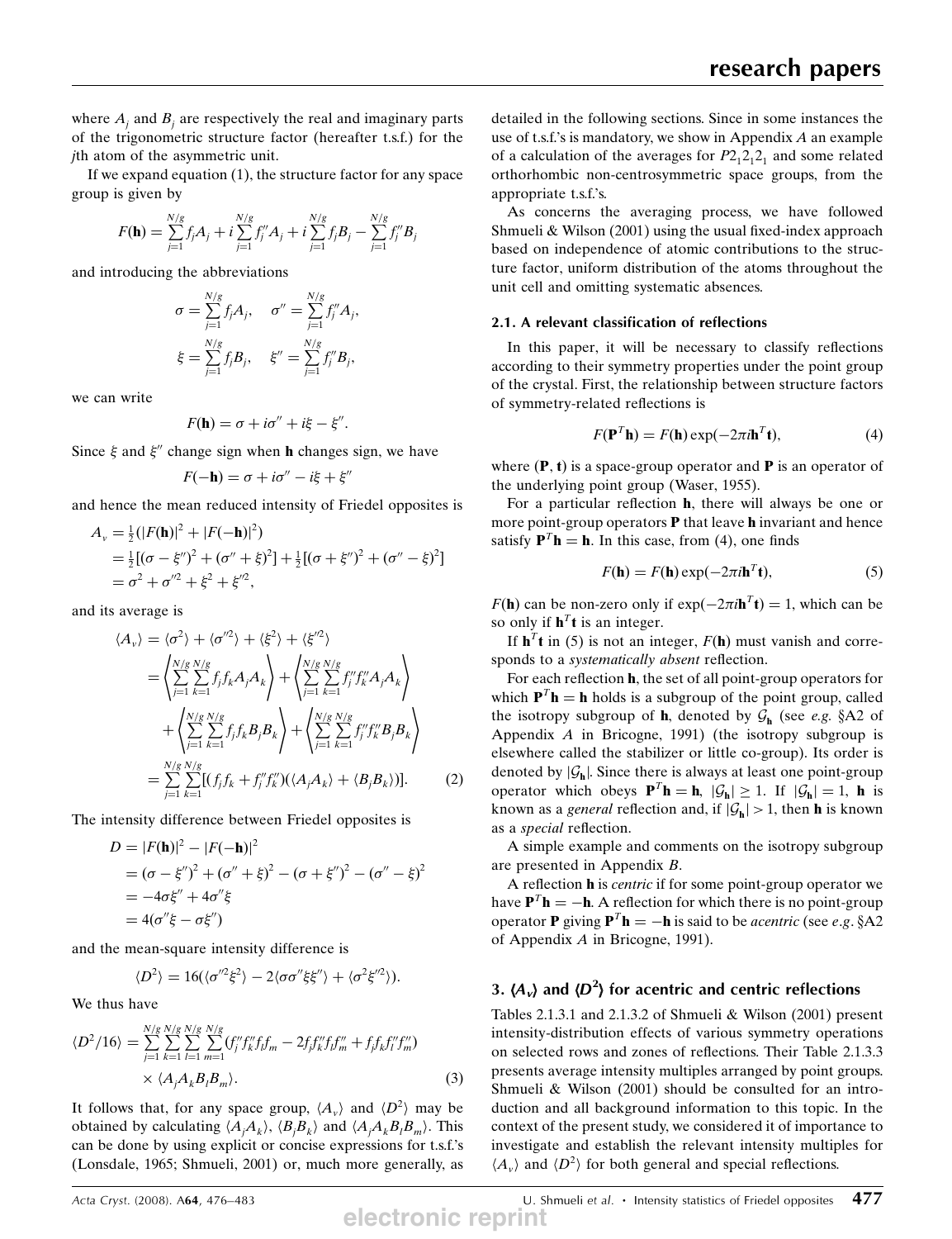#### Table 1

Classification of the reflections for point group 222.

See the text for the definition of the symbols.

| h   | $ \mathcal{G}_\mathbf{h} $ | Уh | Stat(sym) | Stat(h) | $\langle A_{\nu}\rangle/\Sigma$ |          |
|-----|----------------------------|----|-----------|---------|---------------------------------|----------|
| hkl |                            |    | a         | g       | G                               | G        |
| 0kl |                            |    | c         | g       | G                               | U        |
| h0l |                            |    | c         | g       | G                               | 0        |
| hk0 |                            |    | c         | g       | G                               | 0        |
| h00 | 2                          |    | c         | S       | 2G                              | 0        |
| 0k0 | 2                          |    | c         | s       | 2G                              | $\theta$ |
| 00l | $\mathfrak{D}$             |    | c         | s       | 2G                              | $_{0}$   |

It is shown in the following subsections that the mean intensity and root-mean-square intensity differences of Friedel opposites, divided by their triclinic equivalents, are given for any possible reflection, special or general, by

$$
\langle A_{\nu} \rangle / \Sigma = |\mathcal{G}_{\mathbf{h}}| G
$$
 for a centric or an acentric reflection (6)

$$
\sqrt{\langle D^2 \rangle / \rho} = \begin{cases} |\mathcal{G}_h|G & \text{for an acentric reflection} \\ 0 & \text{for a centric reflection.} \end{cases}
$$
 (7)

The equations for the triclinic equivalents  $\Sigma$  and  $\rho$  are given in Flack & Shmueli (2007).

As an example, we show in Tables 1 and 2 the values of the expressions in (6) and (7) in terms of G, the lattice centering factor, for the general and special reflections in all the noncentrosymmetric orthorhombic space groups. Since, however, only the point-group operators are of importance in this context, it is sufficient to consider only the two relevant point groups.

Each table contains the average intensity multiples for general and special reflections in space groups based on the point group in the table caption;  $G$  is the lattice-centering factor and here can be 1, 2 or 4;  $G_h$  is the Hermann–Mauguin symbol of the isotropy subgroup corresponding to each set of reflections in the leftmost column; Stat(sym) is a or c if the set of reflections is acentric or centric and  $Stat(h)$  is g or s if the set of reflections is general or special, respectively.

From Tables 1 and 2, one can find the values of the averages for any non-centrosymmetric orthorhombic space group. For example, the values of the averages for the 00l reflection in Table 2 are 4, 8 and 16 for the space groups  $Pna2_1$ ,  $Ccc2$  and Fdd2, respectively.

It is in order to mention at this point that we have also undertaken an explicit tabulation of  $\langle A_v \rangle / \Sigma$  and  $\left( \langle D^2 \rangle / \rho \right)^{1/2}$ <br>for all low non-centrosymmetric space groups, presented in for all low non-centrosymmetric space groups, presented in Table 3 in the supplementary material.<sup>1</sup> Our results are entirely compatible with those of Shmueli & Wilson (2001). Applications are presented in Flack & Bernardinelli (2008).

## 3.1. Derivation of  $\langle A_v \rangle$  and  $\langle D^2 \rangle$  for general and special acontric reflections acentric reflections

To evaluate all the averages in equations (2) and (3), we first consider the second-order terms in A and B, i.e.  $A_j A_k$ ,  $B_j B_k$ 

#### Table 2

Classification of the reflections for point group mm2.

See the text for the definition of the symbols.

| h   | $ \mathcal{G}_\mathbf{h} $ | Уh               | Stat(sym) | Stat(h) | $\langle A_v \rangle / \Sigma$ |    |
|-----|----------------------------|------------------|-----------|---------|--------------------------------|----|
| hkl |                            |                  | a         | g       | G                              | G  |
| 0kl | $\mathfrak{D}$             | m                | a         | S       | 2G                             | 2G |
| h0l |                            | $\boldsymbol{m}$ | a         | S       | 2G                             | 2G |
| hk0 |                            |                  | c         | g       | G                              | 0  |
| h00 | 2                          | m                | c         | S       | 2G                             | 0  |
| 0k0 |                            | m                | c         | s       | 2G                             | 0  |
| 00l |                            | mm2              | a         | s       | 4G                             | 4G |

and  $A_jB_k$ . It follows from the assumed independence of atomic contributions to the structure factor that, for  $j \neq k$ ,  $\langle A_j A_k \rangle = \langle A_j \rangle \langle A_k \rangle = 0$  since the averages of cosine and sine<br>vanish Likewise for  $i \neq k$  (*B B \ - (A B \ - 0*). This leaves vanish. Likewise, for  $j \neq k$ ,  $\langle B_j B_k \rangle = \langle A_j B_k \rangle = 0$ . This leaves  $\langle A_j^2 \rangle$ ,  $\langle B_j^2 \rangle$  and  $\langle A_j B_j \rangle$  to be examined.<br>If one expands A and B given in

If one expands  $A_j$  and  $B_j$ , given in equation (1), one finds

$$
A_j = \sum_{i=1}^{g} \cos[2\pi \mathbf{h}^T (\mathbf{P}_i \mathbf{r}_j + \mathbf{t}_i)]
$$
  
\n
$$
= \sum_{i=1}^{g} [\cos(2\pi \mathbf{h}^T \mathbf{P}_i \mathbf{r}_j) \cos(2\pi \mathbf{h}^T \mathbf{t}_i) - \sin(2\pi \mathbf{h}^T \mathbf{P}_i \mathbf{r}_j) \sin(2\pi \mathbf{h}^T \mathbf{t}_i)]
$$
  
\n
$$
= \sum_{i=1}^{g} [C_i \cos(2\pi \mathbf{h}^T \mathbf{P}_i \mathbf{r}_j) - S_i \sin(2\pi \mathbf{h}^T \mathbf{P}_i \mathbf{r}_j)]
$$
(8)

and

$$
B_j = \sum_{i=1}^{g} \sin[2\pi \mathbf{h}^T (\mathbf{P}_i \mathbf{r}_j + \mathbf{t}_i)]
$$
  
\n
$$
= \sum_{i=1}^{g} [\sin(2\pi \mathbf{h}^T \mathbf{P}_i \mathbf{r}_j) \cos(2\pi \mathbf{h}^T \mathbf{t}_i) + \cos(2\pi \mathbf{h}^T \mathbf{P}_i \mathbf{r}_j) \sin(2\pi \mathbf{h}^T \mathbf{t}_i)]
$$
  
\n
$$
= \sum_{i=1}^{g} [C_i \sin(2\pi \mathbf{h}^T \mathbf{P}_i \mathbf{r}_j) + S_i \cos(2\pi \mathbf{h}^T \mathbf{P}_i \mathbf{r}_j)], \qquad (9)
$$

where

$$
C_i = \cos(2\pi \mathbf{h}^T \mathbf{t}_i) \quad \text{and} \quad S_i = \sin(2\pi \mathbf{h}^T \mathbf{t}_i). \tag{10}
$$

Let us start by evaluating  $\langle A_j^2 \rangle$ .

$$
A_j^2 = \sum_{m=1}^g \sum_{n=1}^g [C_m C_n \cos(2\pi \mathbf{h}^T \mathbf{P}_m \mathbf{r}_j) \cos(2\pi \mathbf{h}^T \mathbf{P}_n \mathbf{r}_j)
$$
  
+  $S_m S_n \sin(2\pi \mathbf{h}^T \mathbf{P}_m \mathbf{r}_j) \sin(2\pi \mathbf{h}^T \mathbf{P}_n \mathbf{r}_j)$   
-  $C_m S_n \cos(2\pi \mathbf{h}^T \mathbf{P}_m \mathbf{r}_j) \sin(2\pi \mathbf{h}^T \mathbf{P}_n \mathbf{r}_j)$   
-  $S_m C_n \sin(2\pi \mathbf{h}^T \mathbf{P}_m \mathbf{r}_j) \cos(2\pi \mathbf{h}^T \mathbf{P}_n \mathbf{r}_j)].$  (11)

When one averages the double summation (11), the third and fourth terms, which contain products of sine and cosine functions, vanish. Further, since all the atoms are assumed to be in general positions and be uniformly distributed throughout the unit cell, the averages

$$
\langle \cos(2\pi \mathbf{h}^T \mathbf{P}_m \mathbf{r}_j) \cos(2\pi \mathbf{h}^T \mathbf{P}_n \mathbf{r}_j) \rangle
$$
  
and 
$$
\langle \sin(2\pi \mathbf{h}^T \mathbf{P}_m \mathbf{r}_j) \sin(2\pi \mathbf{h}^T \mathbf{P}_n \mathbf{r}_j) \rangle
$$
 (12)

vanish unless

$$
\mathbf{h}^T \mathbf{P}_m \mathbf{r}_j = \mathbf{h}^T \mathbf{P}_n \mathbf{r}_j,
$$
 (13)

**electronic reprint**

<sup>1</sup> Table 3 is available from the IUCr electronic archives (Reference: SH5073). Services for accessing these archives are described at the back of the journal.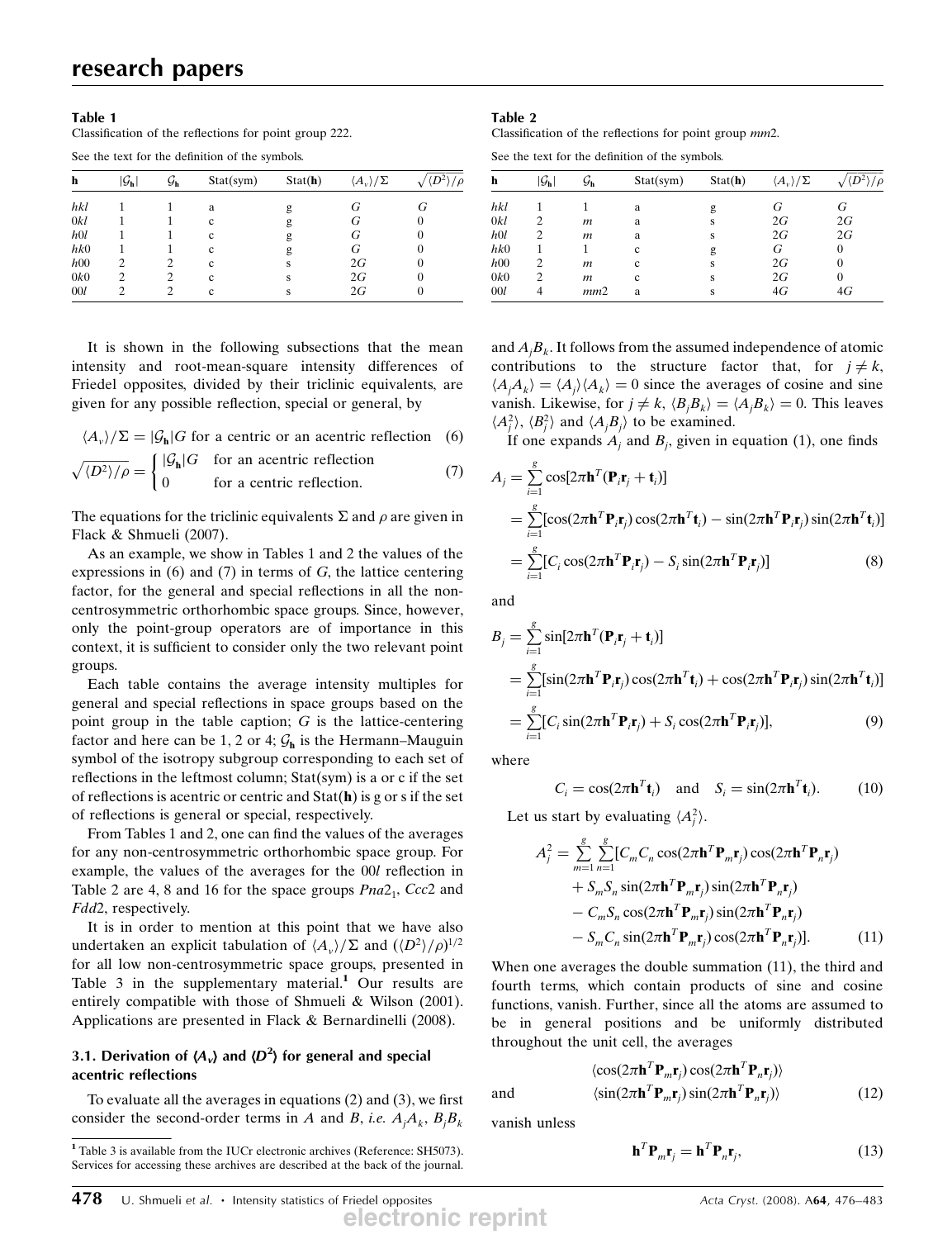in which case each of the averages in  $(12)$  evaluates to  $1/2$ . Condition (13) can be rewritten as

$$
\left(\mathbf{P}_m^T \mathbf{h}\right)^T \mathbf{r}_j = \left(\mathbf{P}_n^T \mathbf{h}\right)^T \mathbf{r}_j. \tag{14}
$$

We shall now consider four cases.

3.1.1. Case 1: general reflections, P-type lattice. Condition (14) now reduces to

$$
\mathbf{P}_m = \mathbf{P}_n. \tag{15}
$$

Since the space group is based on a P-type lattice  $(G = 1)$ , condition (15) is satisfied if  $m = n$ . Each of these nonvanishing terms thus evaluates to

$$
\frac{1}{2}(C_m C_n + S_m S_n) = \frac{1}{2} [\cos(2\pi \mathbf{h}^T \mathbf{t}_m) \cos(2\pi \mathbf{h}^T \mathbf{t}_n) \n+ \sin(2\pi \mathbf{h}^T \mathbf{t}_m) \sin(2\pi \mathbf{h}^T \mathbf{t}_n)] \n= \frac{1}{2} \cos[2\pi \mathbf{h}^T (\mathbf{t}_m - \mathbf{t}_n)].
$$
\n(16)

Since, however,  $m = n$ ,  $\cos[2\pi \mathbf{h}^T(\mathbf{t}_m - \mathbf{t}_n)] = 1$  and we thus find

$$
\langle A_j^2 \rangle = \frac{1}{2}g \tag{17}
$$

and similarly

$$
\langle B_j^2 \rangle = \frac{1}{2}g. \tag{18}
$$

3.1.2. Case 2: general reflections, centered lattice (1<  $G \le$ 4). If we reconsider equation  $(15)$ , in this case m may be different from  $n$ : indeed, if  $t<sub>r</sub>$  is a centering translation then the centering operator applied to a space-group operator results in adding  $t_r$ , to its translational part, the rotational part remaining unchanged:

$$
(\mathbf{I}, \mathbf{t}_r)(\mathbf{P}_m, \mathbf{t}_m) = (\mathbf{P}_m, \mathbf{t}_m + \mathbf{t}_r) \equiv (\mathbf{P}_n, \mathbf{t}_n)
$$
(19)

and the number of centering translations associated with a certain rotational part of a space-group operator is just  $G - 1$ (note that, for  $G = 1$ ,  $t_r = 0$ ). Summing up, for each value of m in the non-vanishing terms of  $(11)$  there are G values of n satisfying (15) and there are therefore in the double summation in (11)  $gG$  non-vanishing terms.

Each of these non-vanishing terms thus evaluates to equation (16). It is seen from (19) that for centered lattices the difference  $t_m - t_n$  is a centering translation and it equals 0 if  $G = 1$ . The value of  $\cos[2\pi \mathbf{h}^T(\mathbf{t}_m - \mathbf{t}_n)]$  is thus 1 for possible reflections and  $-1$  for systematic lattice absences from crystals belonging to lattice types other than P. However, as pointed out above, systematic absences are excluded from the averaging process.

We thus find

$$
\langle A_j^2 \rangle = \frac{1}{2} g G \tag{20}
$$

and, following the same argument as above,

$$
\langle B_j^2 \rangle = \frac{1}{2} gG. \tag{21}
$$

3.1.3. Case 3: special reflections, P-type lattice. Condition (14) reduces in this case to

$$
\mathbf{P}_m^T \mathbf{h} = \mathbf{P}_n^T \mathbf{h}.
$$
 (22)

Since the space group is based on a  $P$ -type lattice, condition (22) is satisfied only if both  $\mathbf{P}_m^T$  and  $\mathbf{P}_n^T$  are in  $\mathcal{G}_h$ . In that case, for each value of m in the double summation of (11) there will for each value of  $m$  in the double summation of (11), there will be exactly  $|\mathcal{G}_h|$  values of *n* satisfying condition (22). If we use (10), each of these non-vanishing terms evaluates as given in (16). Since, however,  $h<sup>T</sup>t$  must be an integer for reflections that are not systematically absent,  $\cos[2\pi \mathbf{h}^T(\mathbf{t}_m - \mathbf{t}_n)]$  equals 1 and we find

$$
\langle A_j^2 \rangle = \frac{1}{2} g | \mathcal{G}_h |
$$
 (23)

and, following similar reasoning,

$$
\langle B_j^2 \rangle = \frac{1}{2} g |\mathcal{G}_h|. \tag{24}
$$

3.1.4. Case 4: special reflections, centered lattice (1 < <sup>G</sup> 4). If the space group is based on a centered lattice, condition (22) is satisfied as before if both  $\mathbf{P}_m^T$  and  $\mathbf{P}_n^T$  are in  $\mathcal{G}_h$ .<br>However for a given m and n which satisfy (22) there will be However, for a given  $m$  and  $n$  which satisfy (22), there will be  $G - 1$  further terms in the second summation which are related to  $n$  by pure lattice-centering operations. Thus, for each value of m, there will then be exactly  $G|\mathcal{G}_{h}|$  values of n satisfying condition (22) and, since there are g values of  $m$ , we finally obtain

$$
\langle A_j^2 \rangle = \frac{1}{2} g G |\mathcal{G}_h| \tag{25}
$$

and, in a similar manner,

$$
\langle B_j^2 \rangle = \frac{1}{2} g G |\mathcal{G}_h|. \tag{26}
$$

Equations (25) and (26) are the most general form for  $\langle A_i^2 \rangle$ Equations (25) and (26) are the most general form for  $\langle A_j \rangle$ <br>and  $\langle B_j^2 \rangle$ . They apply in all cases as for a *P*-type lattice  $G = 1$ <br>and for a general reflection  $|G| - 1$ and for a general reflection  $|\mathcal{G}_h| = 1$ .

### 3.2. Derivation of  $\langle A_{\nu} \rangle$  and  $\langle D^2 \rangle$  for general and special according of continued acentric reflections (continued)

To evaluate  $\langle A_j B_j \rangle$ , we again follow the same line of argu-<br>ent as for  $\langle A_1^2 \rangle$ . However, corresponding to equation (16) ment as for  $\langle A_j^2 \rangle$ . However, corresponding to equation (16),<br>owing to differences in the trigonometric expansions one finds owing to differences in the trigonometric expansions, one finds for the non-vanishing terms

$$
\frac{1}{2}(C_m S_n - S_m C_n) = \frac{1}{2} [\cos(2\pi \mathbf{h}^T \mathbf{t}_m) \sin(2\pi \mathbf{h}^T \mathbf{t}_n) - \sin(2\pi \mathbf{h}^T \mathbf{t}_m) \cos(2\pi \mathbf{h}^T \mathbf{t}_n)]
$$

$$
= \frac{1}{2} \sin[2\pi \mathbf{h}^T (\mathbf{t}_n - \mathbf{t}_m)]. \tag{27}
$$

Since, however, this difference vector  $t_n - t_m$  is a zero vector or a centering translation, then for possible reflections the argument of the sine function is an integer multiple of  $\pi$  and the sine function then vanishes. It follows that

$$
\langle A_j B_j \rangle = 0. \tag{28}
$$

The next stage in the analysis is to consider relevant terms of fourth order in A and B, i.e.  $A_jA_kB_lB_m$ , needed for the evaluation of  $\langle D^2 \rangle$  in equation (3). Once again it follows from the assumed independence of the atomic contributions to the structure factor that, if any one of the four indices  $j, k, l, m$  is different from all the others, the mean value of the fourth-

Acta Cryst. (2008). A64, 476–483 **Acta Cryst.** (2008). A64, 476–483 U. Shmueli et al.  $\cdot$  Intensity statistics of Friedel opposites  $\frac{479}{100}$ **electronic reprint**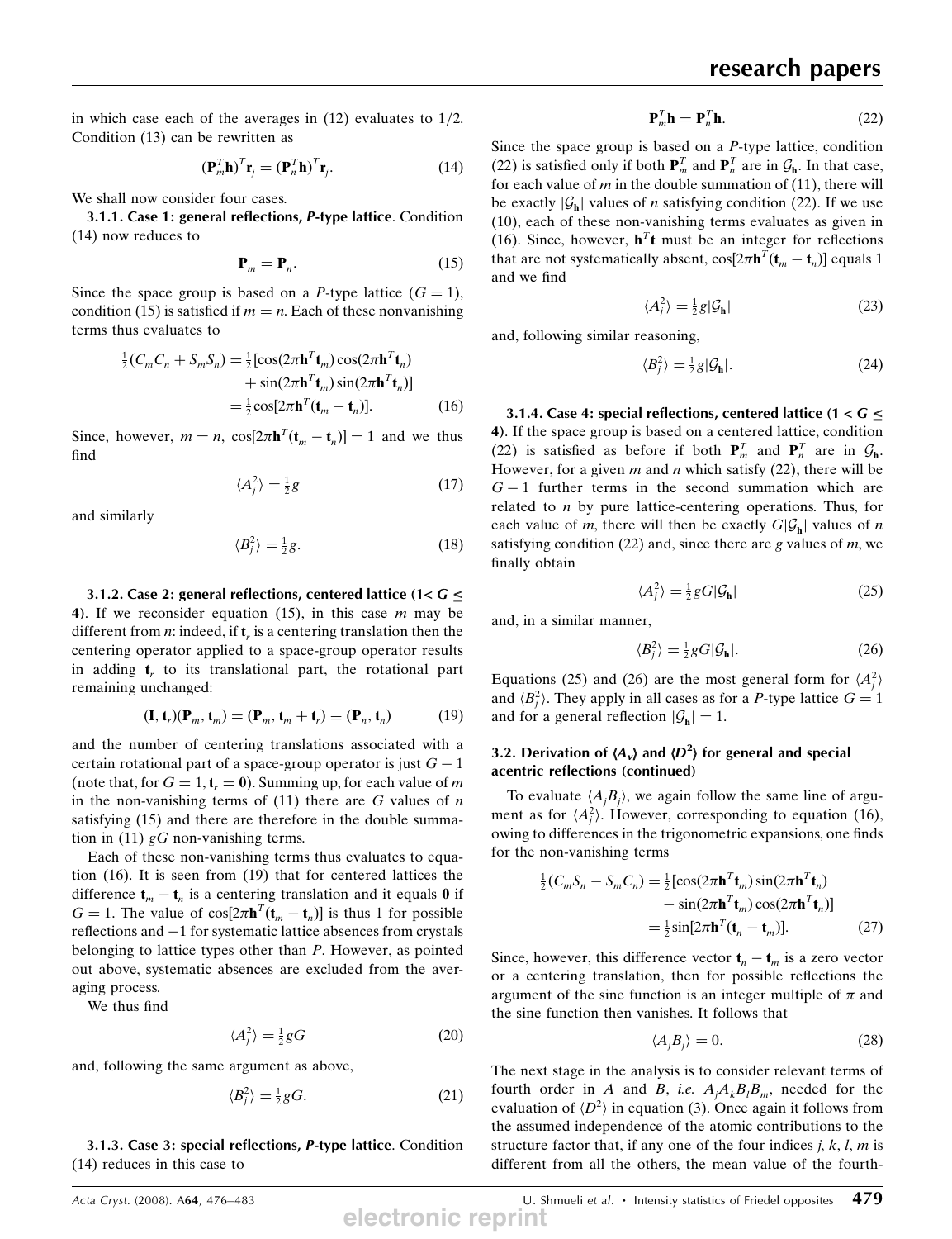order term will be zero, *e.g.* for  $j \neq k$ ,  $j \neq l$  and  $j \neq m$ ,  $\langle A_j A_k B_l B_m \rangle = \langle A_j \rangle \langle A_k B_l B_m \rangle = 0$ . As a consequence, only the following terms with paired equal indices need further following terms with paired equal indices need further consideration:

(a)  $\langle A_j A_j B_j B_j \rangle$ : it is unnecessary to evaluate this average as<br>coefficient in equation (3) is identically zero and makes no its coefficient in equation (3) is identically zero and makes no contribution to  $\langle D^2 \rangle$ ;

(b)  $\langle A_j A_l B_j B_l \rangle$ ,  $\langle A_j A_l B_l B_j \rangle$  with  $j \neq l$ : owing to the inde-<br>ndence of atomic contributions to the structure factor and pendence of atomic contributions to the structure factor and making use of equation (28), these terms may be written as  $\langle A_i A_i B_j B_l \rangle = \langle A_j B_j \rangle \langle A_i B_l \rangle = 0;$ <br>(c)  $\langle A A B R \rangle$ ; again the inc

(c)  $\langle A_j A_j B_l B_l \rangle$ : again the independence of atomic contri-<br>tions and equations (25) and (26) lead to butions and equations (25) and (26) lead to

$$
\langle A_j A_k B_l B_m \rangle = \langle A_j^2 B_l^2 \rangle = \langle A_j^2 \rangle \langle B_l^2 \rangle = (\frac{1}{2} g G | \mathcal{G}_h |)^2
$$
  
=  $\frac{1}{4} g^2 G^2 | \mathcal{G}_h |^2$ . (29)

If we now use equations (25) and (26) for  $\langle A_j^2 \rangle + \langle B_j^2 \rangle$  with (2), we obtain

$$
\langle A_{\nu} \rangle = gG|\mathcal{G}_{\mathbf{h}}| \sum_{j=1}^{N/g} (f_j^2 + f_j^{\prime\prime 2}) = G|\mathcal{G}_{\mathbf{h}}| \sum_{j=1}^{N} (f_j^2 + f_j^{\prime\prime 2}) \equiv G|\mathcal{G}_{\mathbf{h}}| \Sigma,
$$
\n(30)

where  $\Sigma$  is the value of  $\langle A_{\nu} \rangle$  obtained by Flack & Shmueli (2007) for the triclinic space group  $P1$ , in agreement with Wilson's statistics.

If we now substitute  $(29)$  in  $(3)$ , with index combination  $j = k, l = m$  and  $j \neq l$ , we obtain

$$
\langle D^2 \rangle = 4g^2 G^2 | \mathcal{G}_\mathbf{h} |^2 \sum_{j=1}^{N/g} \sum_{l=1(j\neq l)}^{N/g} (f_j''^2 f_l^2 - 2f_j f_j'' f_l f_l'' + f_j^2 f_l''^2)
$$
  
= 
$$
4G^2 | \mathcal{G}_\mathbf{h} |^2 \sum_{j=1}^{N} \sum_{l=1}^{N} (f_j'' f_l - f_j f_l'')^2
$$
(31)

$$
\equiv G^2 |\mathcal{G}_h|^2 \rho,\tag{32}
$$

where  $\rho$  is the value of  $\langle D^2 \rangle$  obtained by Flack & Shmueli<br>(2007) for the triclinic space group P1. Note that the restric-(2007) for the triclinic space group  $P1$ . Note that the restriction  $j \neq l$  was removed from (31) since  $f_j'' f_l - f_j f_l'' = 0$  for  $i - l$  $j = l$ .

Hence, under the assumptions stated, the values of the average intensity [equation (30)] and mean-square intensity difference of Friedel opposites [equation (31)] are the same for all the three-dimensional non-centrosymmetric space groups. Of course, for centric reflections  $D = 0$  and this derivation is valid only for non-centrosymmetric space groups.

#### 3.3. Derivation of  $\langle A_{\nu} \rangle$  for centric reflections

and

We recall that a reflection **h** is centric if for some pointgroup operator **P**<sub>m</sub> we have **P**<sub>m</sub>**h** = -**h**. As before, the non-<br>vanishing averages that need to be evaluated for  $(A^2)$  and  $(B^2)$ vanishing averages that need to be evaluated for  $\langle A_j^2 \rangle$  and  $\langle B_j^2 \rangle$ are

$$
\langle \cos(2\pi \mathbf{h}^T \mathbf{P}_m \mathbf{r}_j) \cos(2\pi \mathbf{h}^T \mathbf{P}_n \mathbf{r}_j) \rangle \tag{33}
$$

$$
\langle \sin(2\pi \mathbf{h}^T \mathbf{P}_m \mathbf{r}_j) \sin(2\pi \mathbf{h}^T \mathbf{P}_n \mathbf{r}_j) \rangle. \tag{34}
$$

These averages vanish unless

$$
\mathbf{h}^T \mathbf{P}_m \mathbf{r}_j = \pm \mathbf{h}^T \mathbf{P}_n \mathbf{r}_j,\tag{35}
$$

which implies that

$$
\mathbf{P}_m^T \mathbf{h} = \pm \mathbf{P}_n^T \mathbf{h}.\tag{36}
$$

The  $+$  sign on the right-hand side of (36) leads to the same expression for  $\langle A_{\nu} \rangle$  as in the acentric case. In the double summation (2), there will now be additional non-vanishing terms whenever  $m$  and  $n$  satisfy

$$
\mathbf{P}_m^T \mathbf{h} = -\mathbf{P}_n^T \mathbf{h}.\tag{37}
$$

These additional terms evaluate to

$$
\frac{1}{2}(C_m C_n - S_m S_n) \tag{38}
$$

for  $\langle A_j^2 \rangle$  and to

$$
\frac{1}{2}(S_m S_n - C_m C_n) \tag{39}
$$

for  $\langle B_j^2 \rangle$ , so that a full cancellation of the additional non-<br>vanishing terms occurs. Therefore, the centric character of a vanishing terms occurs. Therefore, the centric character of a reflection does not change the average intensity of Friedel opposites, which is again

$$
\langle A_{\nu} \rangle = gG|\mathcal{G}_{\mathbf{h}}| \sum_{j=1}^{N/g} (f_j^2 + f_j^{"2}) = G|\mathcal{G}_{\mathbf{h}}| \Sigma. \tag{40}
$$

However, for centric reflections, Friedel opposites are identical and therefore  $D = 0$ .

# 4. A rederivation of  $\langle D^2 \rangle$  by the moment method

As pointed out in the *Introduction*, the mean-square intensity difference of Friedel opposites depends on low moments of the magnitude of the structure factor, which are known to depend on space-group symmetry. The foregoing derivations show that for  $\langle D^2 \rangle$  this is not the case and we thought it to be<br>interesting to rederive directly  $\langle D^2 \rangle$  from its definition in terms interesting to rederive directly  $\langle D^2 \rangle$  from its definition in terms of the moments by a method similar to that used by Wilson (1978). The simplest case of general reflections and a P-type lattice  $(G = 1)$  will be assumed since it is sufficient for the present purpose. We recall that the difference intensity of Friedel opposites is given by

$$
D(\mathbf{h}) = |F(\mathbf{h})|^2 - |F(-\mathbf{h})|^2
$$

and its second moment, in the fixed-index approach, is

$$
\langle D^2(\mathbf{h}) \rangle = \langle (|F(\mathbf{h})|^2 - |F(-\mathbf{h})|^2)^2 \rangle
$$
  
=  $\langle |F(\mathbf{h})|^4 \rangle - 2\langle |F(\mathbf{h})|^2 |F(-\mathbf{h})|^2 \rangle + \langle |F(-\mathbf{h})|^4 \rangle.$  (41)

Following Wilson (1978) and modifying his notation for complex scattering factors, for compatibility with other parts of this paper, we can write

$$
F(\mathbf{h}) = \sum_{i=1}^{N/g} \mathbf{f}_i J_i(\mathbf{h}),
$$

**electronic reprint**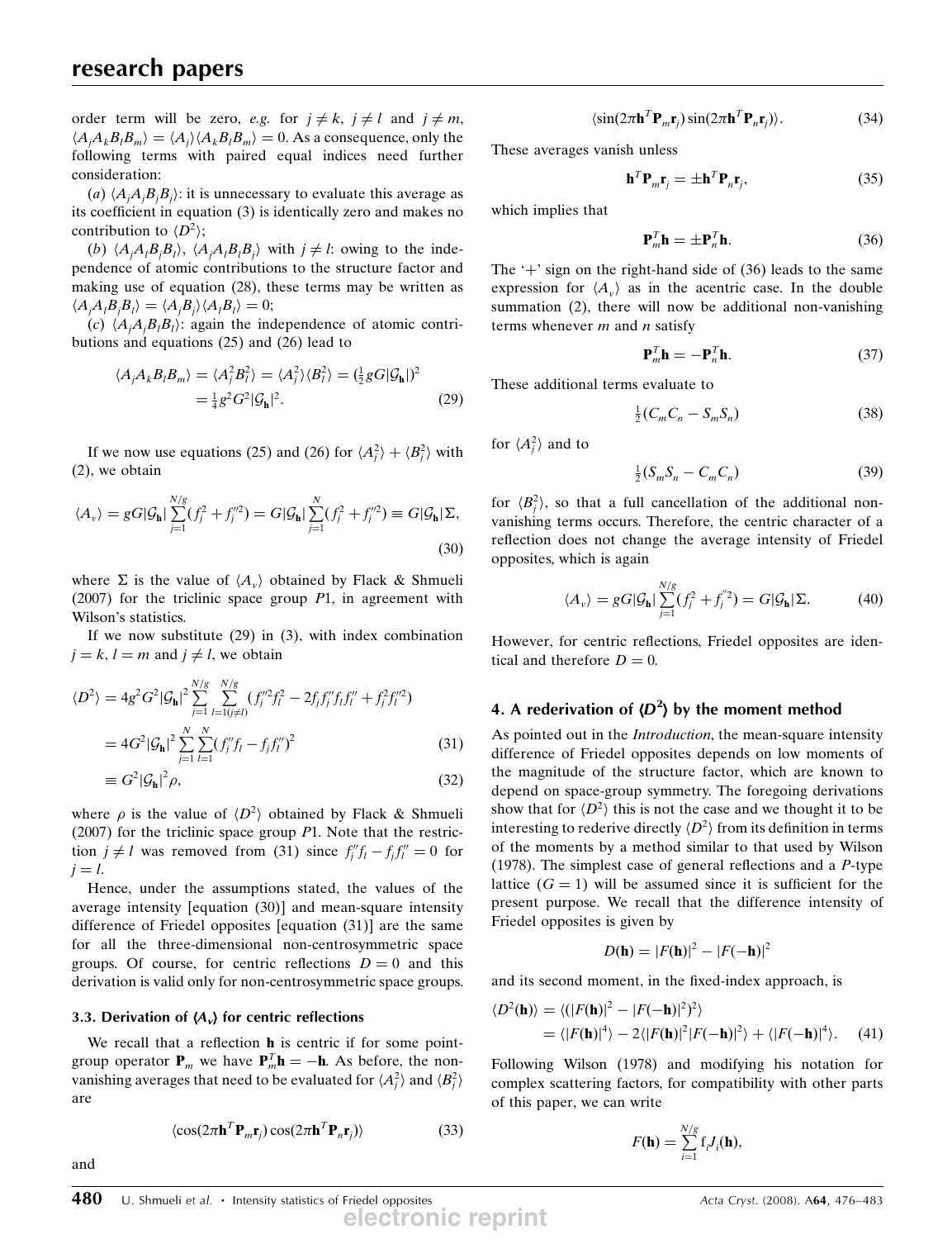where  $f_i = f_i + if''_i$  and  $f_i$  is the real part of the scattering factor of atom *i* including the real part of the resonant scattering of atom  $i$ , including the real part of the resonant scattering contribution, and

$$
J_i(\mathbf{h}) = \sum_{m=1}^{8} \exp[2\pi i \mathbf{h}^T (\mathbf{P}_{\mathbf{m}} \mathbf{r}_i + \mathbf{t}_m)].
$$
 (42)

The fourth moment of  $|F(\mathbf{h})|$  is

$$
\langle |F(\mathbf{h})|^4 \rangle = \sum_{i=1}^{N/g} \sum_{j=1}^{N/g} \sum_{k=1}^{N/g} \sum_{l=1}^{N/g} \mathbf{f}_i \mathbf{f}_j^* \mathbf{f}_k \mathbf{f}_l^* \langle J_i(\mathbf{h}) J_j^*(\mathbf{h}) J_k(\mathbf{h}) J_l^*(\mathbf{h}) \rangle. \tag{43}
$$

As shown by Wilson (1978), for non-centrosymmetric structures those terms which survive on averaging have index combinations (i)  $i = j = k = l$ , (ii)  $i = j$  and  $k = l$  with  $j \neq k$ and (iii)  $i = l$  and  $j = k$  with  $i \neq k$ . Hence,

$$
\langle |F(\mathbf{h})|^4 \rangle = \sum_{i=1}^{N/g} |f_i|^4 \langle |J_i(\mathbf{h})|^4 \rangle
$$
  
+ 
$$
2 \sum_{i=1}^{N/g} \sum_{k=1 (i \neq k)}^{N/g} |f_i|^2 |f_k|^2 \langle |J_i(\mathbf{h})|^2 \rangle \langle |J_k(\mathbf{h})|^2 \rangle. \tag{44}
$$

Following Shmueli & Weiss (1995), we can write

$$
\langle |J_i(\mathbf{h})|^2 \rangle = \sum_{s=1}^{g} \sum_{u=1}^{g} \langle \exp[2\pi i \mathbf{h}^T (\mathbf{P}_s - \mathbf{P}_u) \mathbf{r}_i] \rangle \exp[2\pi i \mathbf{h}^T (\mathbf{t}_s - \mathbf{t}_u)].
$$
\n(45)

The inner average in this equation vanishes unless  $P_s - P_u$  is a zero matrix, in which case it equals unity. It therefore follows that

$$
\langle |J_i(\mathbf{h})|^2 \rangle = \sum_{s=1}^{g} \sum_{u=1}^{g} \delta_{su} \exp[2\pi i \mathbf{h}^T (\mathbf{t}_s - \mathbf{t}_u)] = g. \quad (46)
$$

We can now rewrite the fourth moment of  $|F(\mathbf{h})|$  as

$$
\langle |F(\mathbf{h})|^4 \rangle = \sum_{i=1}^{N/g} |f_i|^4 \langle |J_i(\mathbf{h})|^4 \rangle + 2g^2 \sum_{i=1}^{N/g} \sum_{k=1(i \neq k)}^{N/g} |f_i|^2 |f_k|^2
$$
  
= 
$$
\sum_{i=1}^{N/g} |f_i|^4 \langle |J_i(\mathbf{h})|^4 \rangle + 2 \sum_{i=1}^{N} \sum_{k=1(i \neq k)}^{N} |f_i|^2 |f_k|^2.
$$
 (47)

Hence, the fourth moment of  $|F(\mathbf{h})|$  consists of a single summation which is well known to be space-group dependent (e.g. Wilson, 1978) and a double summation which is spacegroup independent. Let us consider the remaining two moments in (41). The fourth moment of  $|F(-h)|$  is given by

$$
\langle |F(-\mathbf{h})|^4 \rangle = \sum_{i=1}^{N/g} \sum_{j=1}^{N/g} \sum_{k=1}^{N/g} \sum_{l=1}^{N/g} \mathbf{f}_i \mathbf{f}_j^* \mathbf{f}_k \mathbf{f}_l^* \langle J_i(-\mathbf{h}) J_j^*(-\mathbf{h}) J_k(-\mathbf{h}) J_l^*(-\mathbf{h}) \rangle.
$$

Since, from  $(42)$ ,  $J_i(-\mathbf{h}) = J_i^*(\mathbf{h})$  and  $J_i^*(-\mathbf{h}) = J_i(\mathbf{h})$ , there is in practice no difference between the fourth moments of  $|E(\mathbf{h})|$ practice no difference between the fourth moments of  $|F(\mathbf{h})|$ and  $|F(-h)|$ . Hence,

$$
\langle |F(\mathbf{h})|^4 \rangle + \langle |F(-\mathbf{h})|^4 \rangle
$$
  
=  $2 \sum_{i=1}^{N/g} |f_i|^4 \langle |J_i(\mathbf{h})|^4 \rangle + 4 \sum_{i=1}^{N} \sum_{k=1 (i \neq k)}^{N} |f_i|^2 |f_k|^2.$  (48)

We now consider the remaining mixed term:  $-2\langle |F(\mathbf{h})|^2|F(-\mathbf{h})|^2\rangle.$ 

$$
- 2\langle |F(\mathbf{h})|^2 |F(-\mathbf{h})|^2 \rangle
$$
  
=  $-2 \sum_{i=1}^{N/g} \sum_{j=1}^{N/g} \sum_{k=1}^{N/g} \sum_{l=1}^{N/g} f_i f_j^* f_k f_l^* \langle J_i(\mathbf{h}) J_j^*(\mathbf{h}) J_k(-\mathbf{h}) J_l^*(-\mathbf{h}) \rangle$   
=  $-2 \sum_{i=1}^{N/g} \sum_{j=1}^{N/g} \sum_{k=1}^{N/g} \sum_{l=1}^{N/g} f_i f_j^* f_k f_l^* \langle J_i(\mathbf{h}) J_j^*(\mathbf{h}) J_k^*(\mathbf{h}) J_l(\mathbf{h}) \rangle.$  (49)

The index combinations of the surviving terms in the average in (49) are: (i)  $i = j = k = l$ , (ii)  $i = j$ ,  $k = l$  with  $i \neq k$  and (iii)  $i = k$ ,  $j = l$  with  $i \neq j$ . Index combination (i) contributes

$$
-2\sum_{i=1}^{N/g} |f_i|^4 \langle |J_i(\mathbf{h})|^4 \rangle \tag{50}
$$

and, if we compare (50) with (48), it is seen that the summations over the space-group-dependent fourth moments of  $|J_i(\mathbf{h})|$  cancel out. This is a significant result. Index combina-<br>tion (ii) contributes tion (ii) contributes

$$
-2\sum_{i=1}^{N/g}\sum_{k=1(k\neq i)}^{N/g}|\mathbf{f}_i|^2|\mathbf{f}_k|^2\langle|J_i(\mathbf{h})|^2\rangle\langle|J_k(\mathbf{h})|^2\rangle
$$

and this reduces, analogously to (47), to

$$
-2\sum_{i=1}^{N}\sum_{k=1(k\neq i)}^{N}|f_{i}|^{2}|f_{k}|^{2}.
$$
 (51)

Index combination (iii) contributes

$$
-2\sum_{i=1}^{N/g}\sum_{j=1(j\neq i)}^{N/g} \mathbf{f}_i^2\mathbf{f}_j^{*2} \langle |J_i(\mathbf{h})|^2 \rangle \langle |J_j(\mathbf{h})|^2 \rangle.
$$

Each of the second moments of  $|J|$  is equal, as before, to  $g$  – the number of asymmetric units in the unit cell. However, it must be noted that the product  $f_i^2 f_j^{*2}$  is complex and, since this contribution to  $\langle D^2(\mathbf{h})\rangle$  is of necessity real, we must take the real part of this product only. Further, in order to compare this contribution with others, we shall change the dummy index  $j$  to  $k$ . The contribution of index combination (iii) is therefore written as

$$
-2\sum_{i=1}^{N} \sum_{k=1(k\neq i)}^{N} \mathcal{R}(f_i^2 f_k^{*2}).
$$
 (52)

If we combine  $(52)$ ,  $(51)$  and  $(50)$  with  $(48)$ ,  $(41)$  becomes

$$
\langle D^2(\mathbf{h}) \rangle = 2 \sum_{i=1}^N \sum_{k=1(k \neq i)}^N [(|\mathbf{f}_i|^2 | \mathbf{f}_k|^2 - \mathcal{R}(\mathbf{f}_i^2 \mathbf{f}_k^*)]
$$
  
\n
$$
= 2 \sum_{i=1}^N \sum_{k=1(k \neq i)}^N \{ (f_i^2 + f_i''^2) (f_k^2 + f_k''^2)
$$
  
\n
$$
- \mathcal{R}[(f_i + if_i'')^2 (f_k - if_k'')^2] \}
$$
  
\n
$$
= 4 \sum_{i=1}^N \sum_{k=1}^N (f_i f_k'' - f_i'' f_k)^2,
$$
 (53)

which is the same result as was obtained in the previous section for  $G = 1$ . Note that the restriction  $i \neq k$  was removed from (53) since  $f_i f_k'' - f_i'' f_k = 0$  for  $i = k$ .<br>This direct consideration of moment

This direct consideration of moments leads to a correct expression for  $\langle D^2(\mathbf{h})\rangle$  and shows clearly that  $\langle D^2(\mathbf{h})\rangle$ , under the assumptions stated in this article, is space-group inde-

Acta Cryst. (2008). A64, 476–483 **Acta Cryst.** (2008). A64, 476–483 U. Shmueli et al. **Intensity statistics of Friedel opposites** 481 **electronic reprint**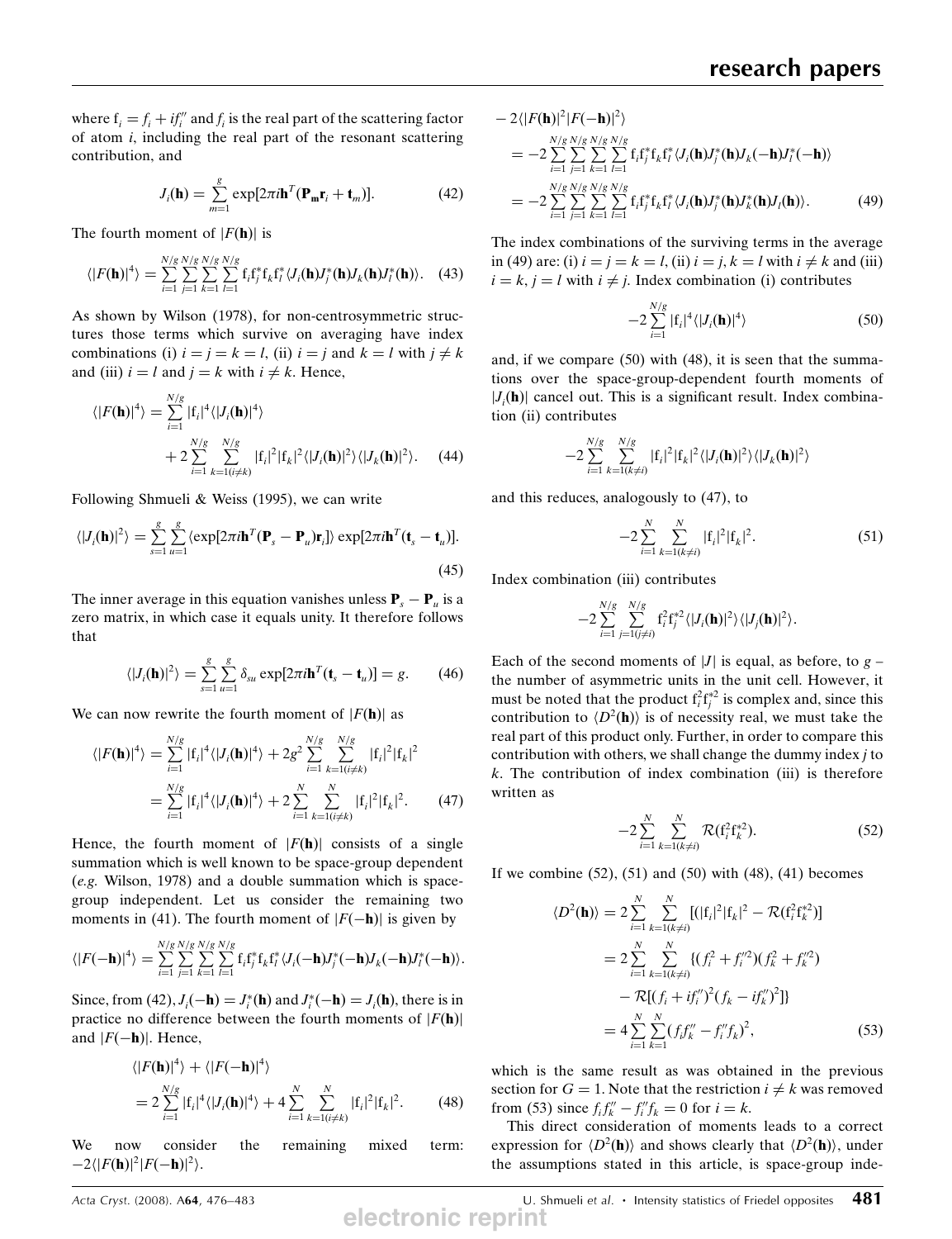pendent. Of course, for centric reflections  $D(h) = 0$  and this derivation is valid only for non-centrosymmetric space groups.

### 5. Concluding remarks

Specifically, we have established that there is no enhancement of the root-mean-square Friedel intensity difference of general reflections in any non-centrosymmetric space group presuming, of course, the absence of centrosymmetric or other symmetric substructures. We stress again the significant result that the space-group-dependent fourth moments of  $|J_i(\mathbf{h})|$ <br>cancel out in the evaluation of  $\langle D^2 \rangle$ . Moreover, we have been cancel out in the evaluation of  $\langle D^2 \rangle$ . Moreover, we have been<br>able to show that although certain special reflections have an able to show that, although certain special reflections have an increased root-mean-square Friedel intensity difference, this is due to an equivalent increase in the average intensity rather than to an effect specific to the difference intensity. More generally, the present work, taken together with those of Flack & Shmueli (2007) and Flack & Bernardinelli (2008), demonstrates the tremendous advantage to be drawn from analyzing and using the average and difference intensity of Friedel opposites rather than the intensities of reflections  $hkl$  and  $\bar{h}\bar{k}\bar{l}$ taken separately. Further theoretical and practical developments of these ideas are to be expected.

### APPENDIX A Derivation of  $\langle A_v \rangle$  and  $\langle D^2 \rangle$  for  $P2_12_12_1$  and some related space groups related space groups

This Appendix shows a derivation of the required intensity statistics for the space group  $P2_12_12_1$ , starting from tabulated trigonometric structure factors (t.s.f.'s), the tabulation given by Shmueli (2001) being used. It will be seen that this derivation encompasses several related space groups as well. Table A1.4.3.4 (Shmueli, 2001) shows that the t.s.f.'s for  $P2_12_12_1$  are as in the following table.

| Parity                      | А        | B        |  |
|-----------------------------|----------|----------|--|
| $h + k = 2n$ ; $k + l = 2n$ | 4ccc     | $-4$ sss |  |
| $h+k = 2n$ : $k+l = 2n+1$   | $-4$ css | 4scc     |  |
| $h+k = 2n+1$ ; $k+l = 2n$   | $-4$ scs | 4csc     |  |
| $h+k = 2n+1$ ; $k+l = 2n+1$ | $-4$ ssc | 4ccs     |  |

Or, briefly,

$$
A = 4wpqr \quad \text{and} \quad B = 4WPQR,
$$

where  $w = \pm 1$ ,  $W = \pm 1$  and each of p, q, r, P, Q, R may be a cosine (c) or sine (s) function of  $2\pi hx$ ,  $2\pi ky$  or  $2\pi lz$ . The relationship of the products  $pqr$  and  $PQR$  seen in the above table ( $p = c \leftrightarrow P = s$  *etc.*) is, in fact, valid for all the space groups based on the point group 222.

If we use equation (2), we have

$$
\langle A_j A_k \rangle = 16 \langle w_j p_j q_j r_j w_k p_k q_k r_k \rangle
$$

and a similar expression for  $\langle B_j B_k \rangle$ . In the averaging, we need<br>to retain only even powers of cosine and sine, which occur only to retain only even powers of cosine and sine, which occur only when  $j = k$ . We shall also allow for the independence of atomic contributions to the structure factor. Hence,

$$
A_j A_k\rangle = \langle A_j^2 \rangle
$$
  
= 16\langle p\_j^2 q\_j^2 r\_j^2 \rangle  
= 16\langle p\_j^2 \rangle \langle q\_j^2 \rangle \langle r\_j^2 \rangle  
= 2

since  $\langle c^2 \rangle = \langle s^2 \rangle = \frac{1}{2}$ . Likewise,  $\langle B_j B_k \rangle = \langle B_j^2 \rangle = 2$ . Equation (2) thus reduces to (2) thus reduces to

$$
\langle A_{\nu} \rangle = 4 \sum_{j=1}^{N/4} (f_j^2 + f_j^{\prime\prime 2})
$$
  
= 
$$
\sum_{j=1}^{N} (f_j^2 + f_j^{\prime\prime 2})
$$
  

$$
\equiv \Sigma
$$
 (54)

in agreement with Wilson's statistics.

 $\sqrt{2}$ 

For  $\langle D^2 \rangle$ , the relevant average, appearing in (3), is

$$
\langle A_j A_k B_l B_m \rangle = \langle 4 w_j p_j q_j r_j 4 w_k p_k q_k r_k 4 W_l P_l Q_l R_l 4 W_m P_m Q_m R_m \rangle
$$

and we need to retain even powers of cosine and sine which, in this case, limit the index combinations to (i)  $j = k = l = m$ and (ii)  $j = k$ ,  $l = m$  with  $j \neq l$ . For combination (i), the coefficient of the average in (3) is identically equal to zero, so only combination (ii) contributes as

$$
\langle A_j^2 B_l^2 \rangle = 4^4 \langle p_j^2 q_j^2 r_j^2 P_l^2 Q_l^2 R_l^2 \rangle
$$
  
= 256 \langle p\_j^2 \rangle \langle q\_j^2 \rangle \langle r\_j^2 \rangle \langle P\_l^2 \rangle \langle Q\_l^2 \rangle \langle R\_l^2 \rangle  
= 4.

Consequently, (3) reduces to

$$
\langle D^2 \rangle = (4 \times 16) \sum_{j=1}^{N/4} \sum_{(l \neq j)=1}^{N/4} (f_j'' f_l - f_j f_l'')^2
$$
  
=  $4 \sum_{j=1}^{N} \sum_{l=1}^{N} (f_j'' f_l - f_j f_l'')^2.$  (55)

The restriction on  $l \neq j$  is, of course, now redundant, since the factor  $(f_j''f_l - f_jf_l'')^2 = 0$  for  $l = j$ . The derivation presented in this Appendix is also valid for all the orthorhombic space this Appendix is also valid for all the orthorhombic space groups based on the point group 222 and on a P-type lattice.

It is seen from equations (54) and (55) that the average intensity and mean-square intensity of Friedel opposites obtained here are the same as those obtained for P1 (Flack & Shmueli, 2007) in the absence of symmetric substructures.

## APPENDIX B

#### Examples and discussion of isotropy subgroups

We give an example of the use of isotropy subgroups for a structure in point group  $mm2$ . The operators of this point group are I or identity,  $m_r$  or mirror reflection in a plane perpendicular to [100],  $m<sub>v</sub>$  or mirror reflection in a plane perpendicular to [010] and 2, or twofold rotation about an axis parallel to [001]. The matrix representations of these operators, on the standard orthorhombic basis, are